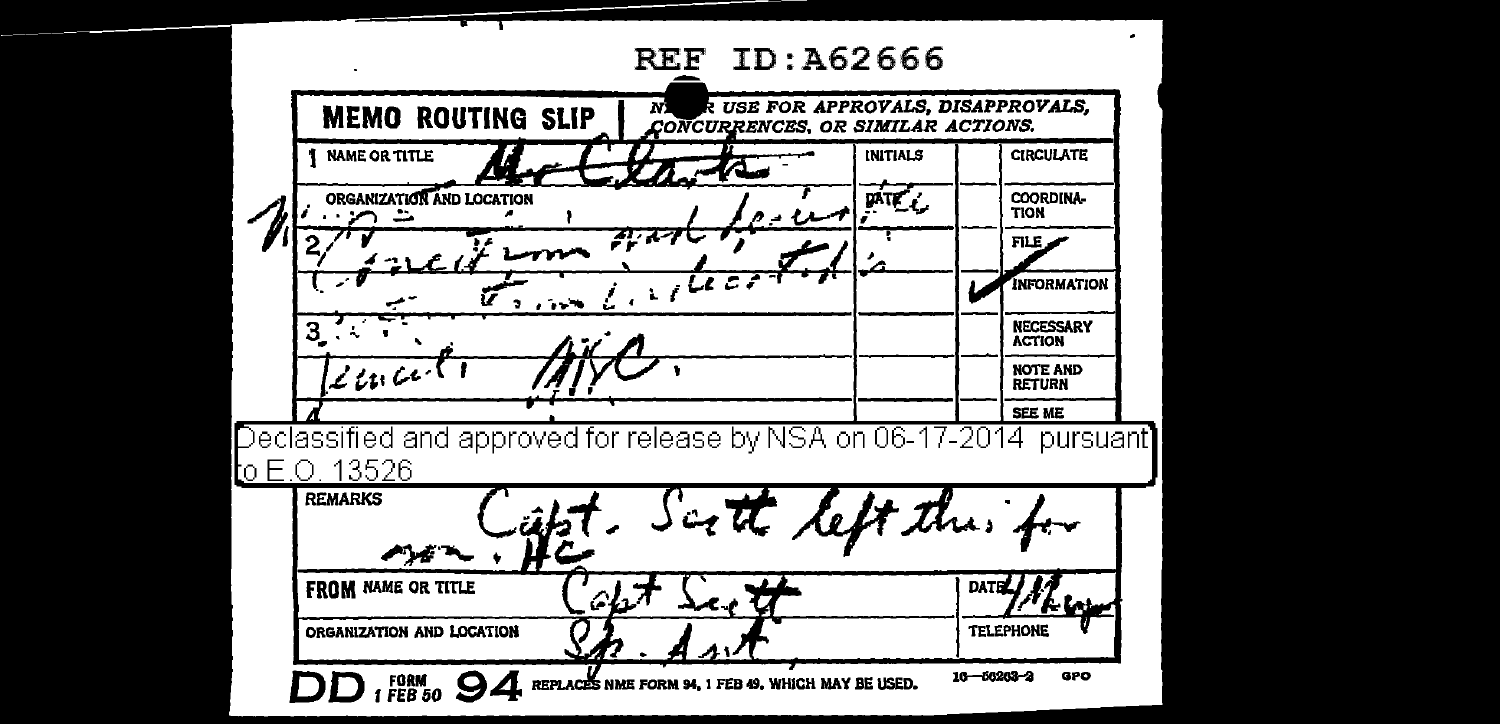**REF ID: A62666** 

**TENTATIVE** 

 $\sim 10^{-11}$ 

MINUTES OF THE NSA SCIENTIFIC ADVISORY BOARD MEETING 2 6 HELD ON 6 APRIL 1955  $\prime$ 

- 1. The following were present at the meeting.
	- a. Board Members:

Mr. J. C. McPherson, Chairman Mr. H. P. Corwith Dr. W. R. G. Baker Mr. A. W. Horton Dr. H. T. Engstrom (arrived 1400) Dr. J. von Neumann (arrived 0935, departed 0955) Mr. D. A. Quarles (arrived 1230)

b. NSA Executive Group for Board Affairs:

Dr. S. Kullback, Vice Chairman Mr. A. B. Clark Dr. H. H. Campaigne Dr. R. A. Leibler

## c. NSA Observers:

Lt. General R. J. Caninė, USA (departed 1010) Brig.General W. M. Burgess, USAF Captain D. M. Agnew, USN [지원 특별 1개 Colonel J. J. Davis, USA Dr. J. J Eachus Colonel D. Sinclair, USA Colonel F. E. Herrelko, USAF Mr. M. H. Klein Dr. R. H. Shaw Dr. H. Nyquist Dr. H. J. Stukey Mr. C. J. Schierlmann Captain I. T. McDonald, USAF Captain R. J. Scott, USAF

d. Recorder:

Miss. C. Johnson

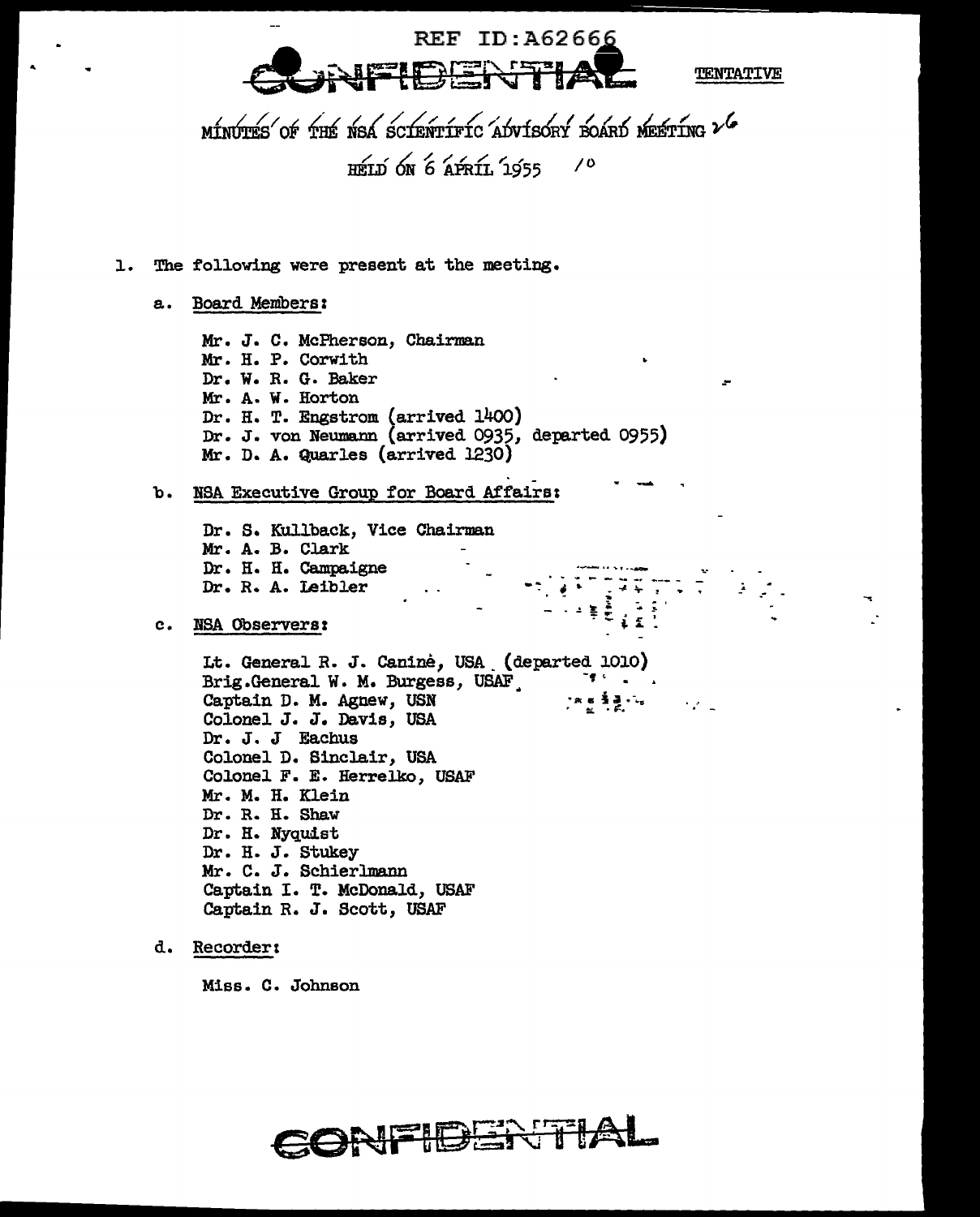

2. The meeting was opened by the Chairman, Mr. McFherson. The tentative minutes of the previous Board meeting on 20-21 April 1954, were reviewed and approved as written.

3. General Canine told of the success of the college recruitment program of  $\ell$  and

eld trips to colleges this year concentrated on the hifting of mathematicians.

'KI The psychometric consulting service used by the Agency has materially improved the personnel situation.  $\mathcal{L} \rightarrow \mathcal{L}$  .

4. General Canine requested the Board's consideration of the desirability of setting up a separate, or captive organization, as an adjunct to the Agency. A discussion followed in which the following points were mentioned:

a. The Board might organize an Ad Hoc Committee to discuss the question.

Mr. McPherson felt that if there is sich a **Capti** its primary field should be in mathematical research

# c. Perhaps an organization such as RAND, or even a portion of RAND itself, might be used in such an endeavor.

 $\zeta$  of. Dr. von Neumann believed there were enough people in the Washington area to provide a nucleus for the project.

Of g. General Canine thought sufficient funds would be made available for such an endeavor.

2 % Mr. Horton and Mr. Corwith both favored further investigation of establishing a captive organization and that some members of NSA be included in the committee if one is appointed.